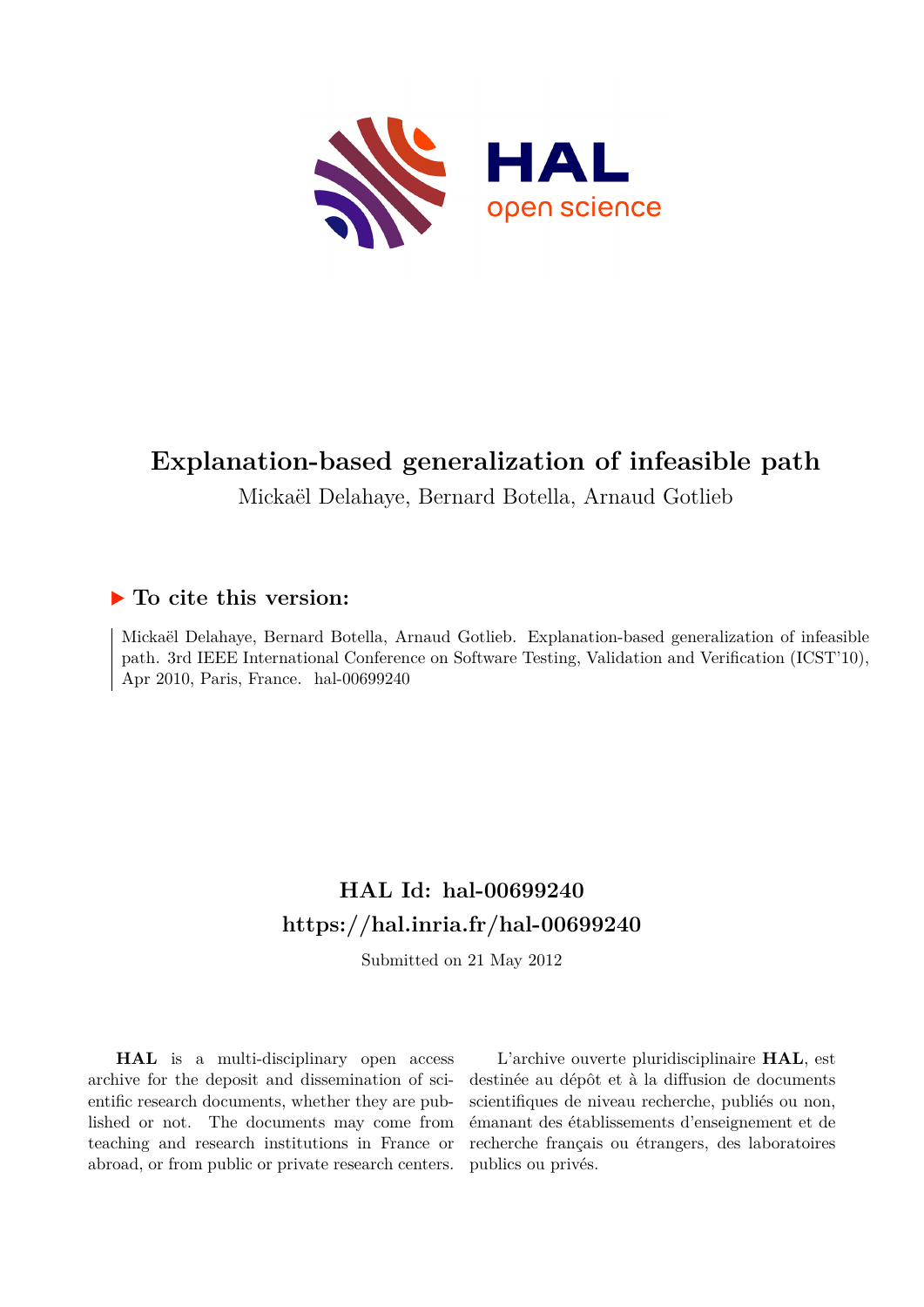# Explanation-based generalization of infeasible path

Mickaël Delahaye

Bernard Botella

CEA LIST

Software Safety Laboratory Point courrier 94 91191 Gif-sur-Yvette, France mickael.delahaye@cea.fr

CEA LIST Software Safety Laboratory Point courrier 94 91191 Gif-sur-Yvette, France bernard.botella@cea.fr

Arnaud Gotlieb

INRIA Rennes Project Celtique 35042 Rennes Cedex, France arnaud.gotlieb@inria.fr

*Abstract*—Recent code-based test input generators based on *dynamic symbolic execution* increase path coverage by solving path condition with a constraint or an SMT solver. When the solver considers path condition produced from an infeasible path, it tries to show unsatisfiability, which is a useless timeconsuming process. In this paper, we propose a new method that takes opportunity of the detection of a single infeasible path to generalize to a (possibly infinite) family of infeasible paths, which will not have to be considered in further path conditions solving. The method exploits non-intrusive constraint-based explanations, a technique developed in Constraint Programming to explain unsatisfiability. Experimental results obtained with our prototype tool IPEG show that, whatever is the underlying constraint solving procedure (IC, Colibri and the SMT solver Z3), this approach can save considerable computational time.

*Index Terms*—Dynamic symbolic execution; constraint-based explanation; test input generation

#### I. INTRODUCTION

Recent development in automatic test input generation have seen the emergence of *dynamic symbolic execution* tools such as DART [\[1\]](#page-10-0), PathCrawler [\[2\]](#page-10-1), CUTE [\[3\]](#page-10-2) or Pex [\[4\]](#page-10-3). These tools dynamically select a feasible path by picking up a test input and observing which instructions are activated. Then, they report *path condition* by symbolically evaluating the instructions along this path. By refuting a decision (usually the last decision of path condition) and submitting the corresponding system to a constraint or  $SMT<sup>1</sup>$  $SMT<sup>1</sup>$  $SMT<sup>1</sup>$  solver, they try to infer another test input covering a distinct path in order to increase path coverage. Whenever the path is infeasible, the tools face the problem of proving unsatisfiability, which can be timeconsuming. As the goal of dynamic symbolic execution tools is to find new test inputs instead of reporting path infeasibility, this process corresponds to a useless waste of time. One could argue that detecting all the infeasible paths of a program is impossible anyway<sup>[2](#page-1-1)</sup> but studies have pointed out that although infeasible paths are ubiquitous in program [\[6\]](#page-10-4), finding ways to avoid useless infeasible path exploration is highly desirable [\[7\]](#page-10-5).

In this paper, we introduce a new technique that takes opportunity of the detection of a single infeasible path to generalize to a (possibly infinite) family of infeasible paths.

<span id="page-1-0"></span><sup>1</sup>Satisfiability Modulo Theory

The method exploits non-intrusive constraint-based explanations, a technique developed in Constraint Programming. The underlying idea consists first in finding a minimal set of constraints explaining the unsatisfiability and second in generalizing to all the infeasible paths whose infeasibility has the same explanation. This generalizing is based on finite automata operations and approximate data flow computations that are able to capture the "essence" of infeasible paths. As a simple introductory example, consider the C program and the infeasible path of Fig. [1.](#page-2-0) Explaining the unsatisfiability leads to determine that pair  $(2 < x, x < 2)$  is a minimal (but not unique) explanation of this infeasibility. Then, by generalizing this constraint-based explanation with our method, we obtain the automaton of Fig. [2](#page-2-1) that recognizes an infinite family of infeasible paths. Hence, any further path condition solving will benefit from this automaton to avoid trying to determine the feasibility of these paths. Our method is correct, meaning that it only generalizes to provable infeasible paths, but it is incomplete meaning that it usually cannot find all the infeasible paths. We implemented our approach in a tool called IPEG (*Infeasible Path Explanation and Generalization*), which can be parameterized by any satisfiability test. In our experiments, we used three constraint solving procedures that are used in symbolic-execution based test input generators: IC, Colibri and the SMT solver Z3[\[8\]](#page-10-7). We compared IPEG against an approach that would not benefit from the automatic detection of infeasible paths on several benchmark programs. These experiments show that our approach can save considerable computational time.

The rest of the paper is organized as follows. Section [II](#page-1-2) presents the indispensable background on constraint-based explanation to understand our generalization method. Section [III](#page-3-0) details the explanation and generalization algorithms of the method, while Section [IV](#page-6-0) evaluates the method through experiments. Section [V](#page-8-0) places this work into the state of the art. Finally, Section [VI](#page-10-8) concludes the paper.

#### II. BACKGROUND

<span id="page-1-2"></span>This section first gives the notations and definitions about infeasible program paths and dependencies. Then, it introduces and reviews the notion of constraint-based explanations.

<span id="page-1-1"></span><sup>&</sup>lt;sup>2</sup>As this problem was proved undecidable in the general case [\[5\]](#page-10-6)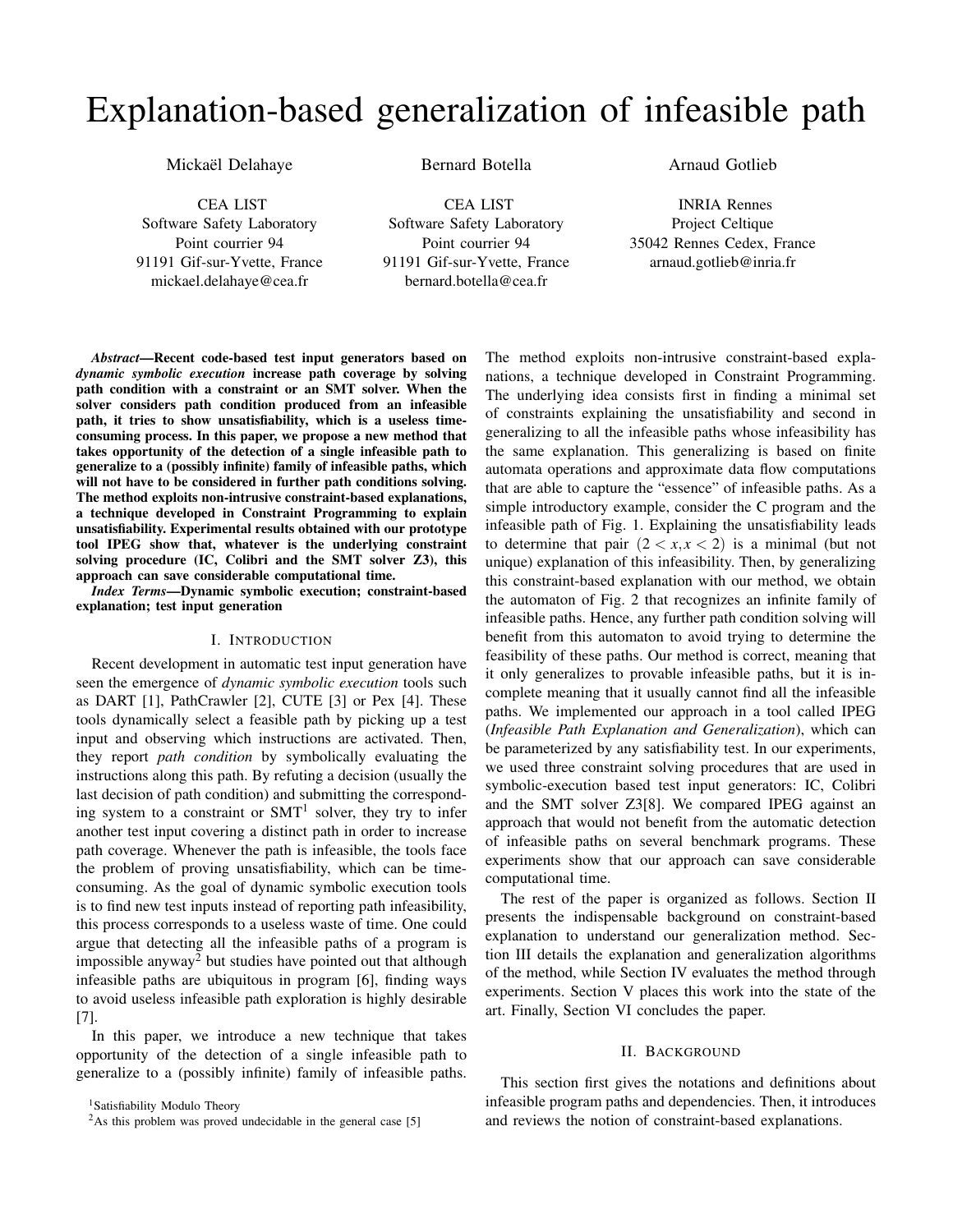| $\mathbf{1}$                                    | int $f2(int x, int y)$ {             |                                                               |                     |  |  |
|-------------------------------------------------|--------------------------------------|---------------------------------------------------------------|---------------------|--|--|
| $\overline{2}$                                  | int a, res, $i=2;$<br>if $(x \ge 0)$ | Infeasible path                                               |                     |  |  |
| 3<br>$\overline{4}$<br>$\overline{\phantom{0}}$ | $a = x;$<br>else                     | $1.2.3$ , $4.7$ , $8.11$ , $12.$<br>$11_{+}.12.11_{f}.13_{+}$ |                     |  |  |
| 6                                               | $a = -x$ ;                           | Corresponding constraints                                     |                     |  |  |
| 7<br>8                                          | if $(y)$<br>$res = 1;$               |                                                               | Origin Constraint   |  |  |
| 9                                               | else                                 | $3+$                                                          | x > 0               |  |  |
| 10                                              | $res = -1;$                          | $7_{t}$                                                       | $y \neq 0$          |  |  |
| 11                                              | <b>while</b> $(i < a)$               |                                                               | $11_t(1)$ $2 < x$   |  |  |
| 12                                              | res $\star = i++$ ;                  |                                                               | $11_{t}(2)$ $3 < x$ |  |  |
| 13                                              | if $(x < 2)$                         | $11_f(3)$                                                     | $4 \geq x$          |  |  |
| 14                                              | res $+= 5$ ;                         | $13_{+}$                                                      | x < 2               |  |  |
| 15                                              | return res;                          |                                                               |                     |  |  |
| 16                                              |                                      |                                                               |                     |  |  |

<span id="page-2-0"></span>Fig. 1: An example function and an infeasible path



<span id="page-2-1"></span>Fig. 2: An infeasible path acceptor

#### *A. Notations and definitions*

A *program path*  $\pi$  is a sequence of successive statements  $(\pi_i)_{i \in \{1,\dots,n\}}$  that can flow throughout the program. For simplicity's sake, we suppose each element of the sequence is unique by numbering multiple occurrences of the same statement when necessary. node( $\pi$ <sup>*i*</sup>) gives the program statement at  $\pi$ <sub>*i*</sub> without numbering. We also explicitly write for each branching statement the decision (t or f). decision $(\pi_i)$ indicates the decision taken at  $\pi$ <sub>*i*</sub> if appropriate,  $\varepsilon$  otherwise. At a program statement *n*, maywrite(*n*) denotes the set of variables that may be written in *n*. This set is usually an overapproximation of the variable actually written in *n* as it is statically computed on all the program paths that led to *n*. A program path  $\pi$  is said to be *infeasible* if there is no program input able to execute the statements along  $\pi$ . Conversely,  $\pi$ is *feasible* if there is an input that can drive the computation along  $\pi$ .

A *definition-clear path (def-clear)* from statement *n* to statement *m* with respect to a set of variables *V* is a path that goes from *n* to *m* without modifying any variable of *V*.

We introduce here the notion of *consistency check* which is a predicate that can check the consistency, or satisfiability, of a given constraint system. It is noted  $\Gamma(C)$  for a constraint system *C*, and it can return either true, false or **inconclusive.** If  $\Gamma(C) = \text{true}, C$  is consistent, or satisfiable. If  $\Gamma(C)$  = **false**, *C* is inconsistent, or unsatisfiable. The latter case,  $\Gamma(C)$  = **inconclusive**, occurs when the underlying computation theory is undecidable (e.g., non-linear integer arithmetic) or when the consistency check takes too long time and has to be interrupted. For shortness' sake, in the paper, Γ*-consistent* (resp. Γ*-inconsistent*) means consistent (resp. inconsistent) according to the consistency check Γ.

The *path condition* of a program path  $\pi$  is a conjunction of constraints on the input symbolic variables of the program that characterizes  $\pi$ 's execution. Let us note  $C_{\pi}$  the path condition associated to program path  $π$ . Given a consistency check Γ, we have the following property: if  $C_{\pi}$  is  $\Gamma$ -inconsistent, then  $\pi$  is infeasible and conversely if  $C_{\pi}$  is  $\Gamma$ -consistent then  $\pi$  is feasible. But, there is no equivalence as the consistency check Γ can be partial.

#### *B. Explanations*

An important part in the method presented here is to determine the reason why a constraint system is inconsistent. More precisely the method needs to know what part of a constraint system is fundamentally false, that is, to find an *explanation*.

An *explanation*, or *unsatisfiable core*, is a subsystem of an inconsistent constraint system that is inconsistent by itself. An explanation is *minimal*, or *irreducible*, if no subsystem of the explanation is also an explanation, that is, if all parts of the explanation are essential to the inconsistency.

Formally, given a partial consistency check Γ, a Γ*-minimal explanation*  $K$  of a constraint set  $C$  is a subset of  $C$  such that, for all constraint *c* of *K*,  $\Gamma(K \setminus \{c\})$  is *true* or *inconclusive*. Consequently, a Γ-minimal explanation is not necessarily minimal when  $\Gamma$  is partial. Also, two distinct consistency checks can lead to distinct Γ-minimal explanations.

There is at least two ways to find an explanation: first, the *intrusive* way, which consists in intrusively tracing back the solving process to the parts of the constraint system that lead to inconsistency; second, the *non-intrusive* techniques which consider the constraint system as a conjunction of individual constraints and tries to identify the ones that lead to inconsistency by successive external tests.

*1) Intrusive methods:* These methods extract an explanation from the constraints used by the solver's reasoning. Constraint programming tries to learn from failure since the late 70s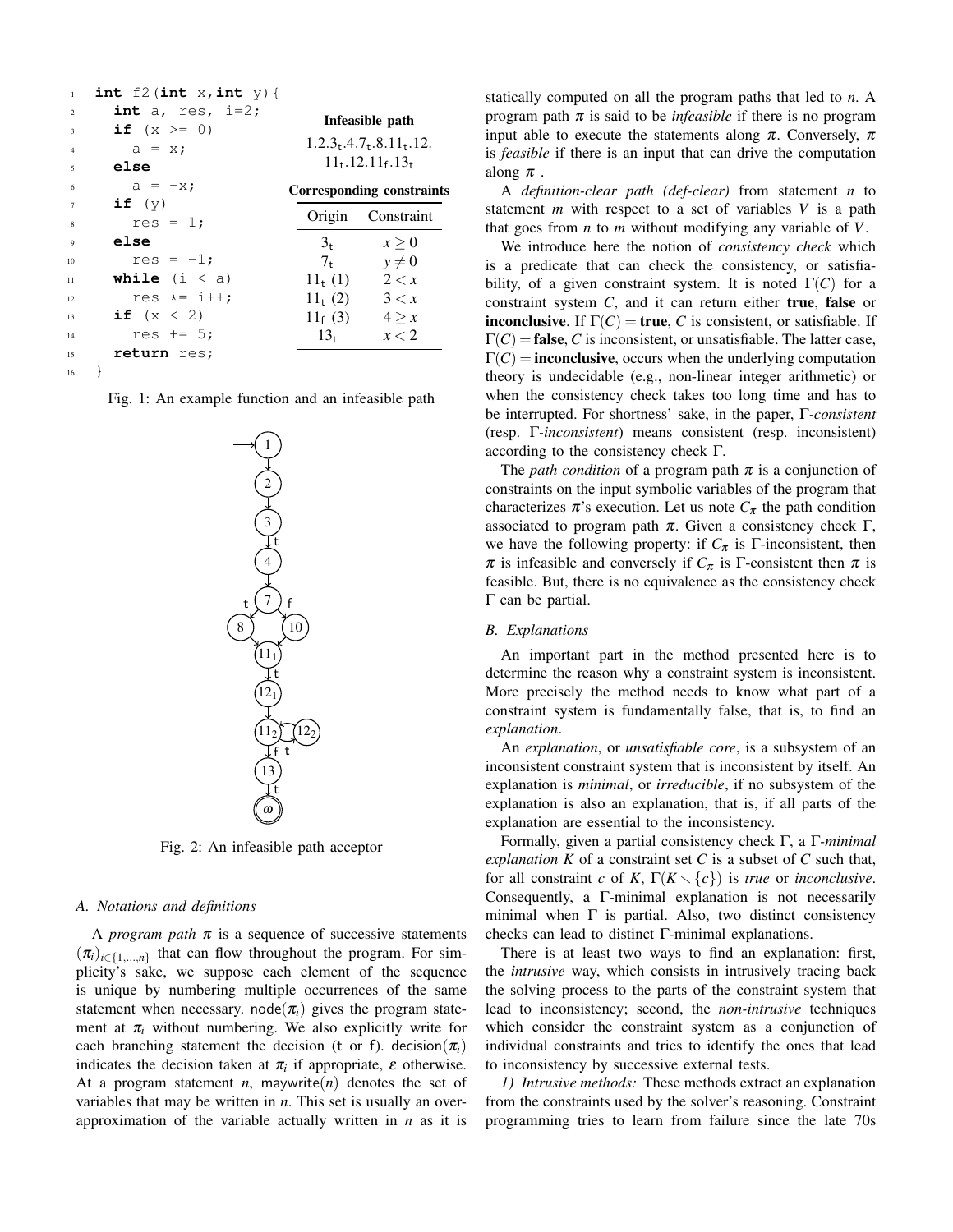by keeping track of *nogoods*. A *nogood*, or *elimination explanation*, consists of a partial assignment of variables and a subset of the considered constraint system justifying this assignment is inconsistent. More recently, Jussien et al. [\[9\]](#page-10-9), adapted the recording of such elimination explanation to constraint propagation algorithms. Constraint propagation finds a constraint system unsatisfiable if any variable domain is empty. Therefore, when recorded, the conjunction of explanations for eliminating values from domain forms an explanation of the overall constraint system. For instance, consider the inconsistent constraint system  $x \neq y \neq z \neq t$  for *x*, *y*, *z*, and *t* in  $\{1,2\}$ . Its inconsistency can be proved by the solver with the following case-based reasoning:

• 
$$
x = 1 \stackrel{x \neq y}{\Rightarrow} y = 2 \stackrel{y \neq z}{\Rightarrow} z = 1 \stackrel{x \neq z}{\Rightarrow} \perp
$$

• 
$$
x = 2 \stackrel{x \neq y}{\Rightarrow} y = 1 \stackrel{y \neq z}{\Rightarrow} z = 2 \stackrel{x \neq z}{\Rightarrow} \perp
$$

As the domain of *x* has been entirely explored, we get an explanation of the inconsistency of the overall constraint system. Note however that explanations obtained this way will not usually be minimal, or even Γ-minimal, because an automatic reasoning can be terribly convoluted.

*2) Non-intrusive methods:* The main idea of non-intrusive methods is to iteratively test the consistency of subsystems of the constraint system until a minimal explanation is found. For instance, an explanation of the above constraint system  $x \neq y \neq z \neq t$ , for *x*, *y*, *z*, and *t* in {1,2}, can be found by successively checking the consistency of its subsystems:  $x \neq y$ , *x* ≠ *y* ∧ *x* ≠ *z*, etc. Here *x*, *y*, *z* ∈ {1, 2}, *x* ≠ *y* ≠ *z* is a minimal explanation. Note that this explanation is not unique as one could replace *z* by *t* and obtain another minimal explanation.

Several non-intrusive algorithms have been proposed but the recursive dichotomic Junker's algorithm [\[10\]](#page-10-10) is considered to be the most efficient as it runs in  $O(n \log (k+1) + k^2)$  in the worst case instead of  $O(nk)$  where is *n* is the size of the constraint system and *k* the size of the explanation to be found.

For a partial consistency check Γ, Junker's algorithm tries to find a Γ-minimal explanation to an input constraint set. At each recursion step, the algorithm tries to identify one constraint of the explanation in a given partition, initially the input constraint set. If it is possible, the other constraints that may be involved in the inconsitency are partitioned into two groups and fed to the same algorithm. If it is not, all the constraints in the input partition are skipped. Table [I](#page-3-1) presents a run of Junker's algorithm on an hypothetic inconsistent constraint system  $\{c_1, c_2, c_3, c_4, c_5, c_7, c_8\}$  with one Γ-minimal explanation  $\{c_4, c_7, c_8\}$ . In this table, **not false** actually means true or inconclusive.

Iterative methods are very susceptible to the iteration order. Partitioning allows Junker's method to counteract the phenomenon and to actually be more efficient under the hypothesis that the considered constraint set have a small explanation. Note also that Junker's algorithm does not take into account the input system is indeed inconsistent. If it can be appreciable for the outer call, it causes some superfluous tests in the inner recursive calls (e.g., Steps 12 and 20 of Table [I\)](#page-3-1).

<span id="page-3-1"></span>TABLE I: A run of Junker's algorithm

| Step           | Constraints                                                          | Г                                   | Explanation                                  |
|----------------|----------------------------------------------------------------------|-------------------------------------|----------------------------------------------|
| 1<br>2         | c <sub>1</sub><br>$c_1$ $c_2$                                        | not false<br>not false              | Ø<br>Ø                                       |
| 8              | $c_1$ $c_2$ $c_3$ $c_4$ $c_5$ $c_6$ $c_7$ $c_8$                      | false                               | ${c_8}$                                      |
| 9<br>10        | $C_1$ $C_2$ $C_3$ $C_4$ $C_8$<br>$c_1$ $c_2$ $c_3$ $c_4$ $c_8$ $c_5$ | not false<br>not false              | ${c_8}$<br>${c_8}$                           |
| 12             | $c_1$ $c_2$ $c_3$ $c_4$ $c_8$ $c_5$ $c_6$ $c_7$                      | false                               | ${c_7, c_8}$                                 |
| 13             | $c_1$ $c_2$ $c_3$ $c_4$ $c_8$ $c_5$ $c_7$                            | false                               | ${c_7, c_8}$                                 |
| 14             | $C_1$ $C_2$ $C_3$ $C_4$ $C_8$ $C_7$                                  | false                               | ${c_7, c_8}$                                 |
| 15<br>16<br>17 | C <sub>7</sub><br>$c_7$ $c_8$<br>$c_7$ $c_8$ $c_1$                   | not false<br>not false<br>not false | ${c_7, c_8}$<br>${c_7, c_8}$<br>${c_7, c_8}$ |
| 20             | $C_7$ $C_8$ $C_1$ $C_2$ $C_3$ $C_4$                                  | false                               | $\{c_4, c_7, c_8\}$                          |
| 21             | $c_7 c_8 c_1 c_2 c_4$                                                | false                               | ${c_4, c_7, c_8}$                            |
| 22             | $c_7$ $c_8$ $c_4$                                                    | false                               | $\{c_4, c_7, c_8\}$                          |

In this paper, we chose to explore a non-intrusive method to compute Γ-minimal explanations in order to be as independent as possible of the constraint or SMT solver. Indeed, intrusive methods usually require intimate knowledge of and heavy modifications of the selected underlying constraint solver.

#### III. METHOD

<span id="page-3-0"></span>This section details a complete method of infeasible path generalization. The inputs of the method consists of:

- an imperative program under test,
- a consistency check  $Γ$ ,
- an infeasible path  $\pi$ ,
- and the corresponding  $\Gamma$ -inconsistent path condition  $C_{\pi}$ .

In addition, the method uses approximate dataflow informations with the set maywrite(*n*). Note that computing a tight over-approximate set maywrite $(n)$  may be hard in the presence of arrays and pointers.

Infeasible path generalization tends to compute a set of infeasible paths defined as follows:

**Definition 1.** Given an explanation *K* of  $C_{\pi}$ , the *K*-general *infeasible path set*, noted  $I_K$ , is the set of every program path *p* such that their path condition *C<sup>p</sup>* includes *K*.

Our method approaches this goal without requiring any additional symbolic execution by constructing a deterministic finite automaton *A* accepting only paths *p* such that the path condition  $C_p$  contains  $K$ , i.e.,  $\mathscr{L}(A) \subset I_K$ .

Fig. [3](#page-4-0) gives the general sketch of the method. It may be split into two steps:

- 1) Explaining the infeasibility by an Γ-minimal explanation
- 2) Determining a family of paths whose path condition contains this explanation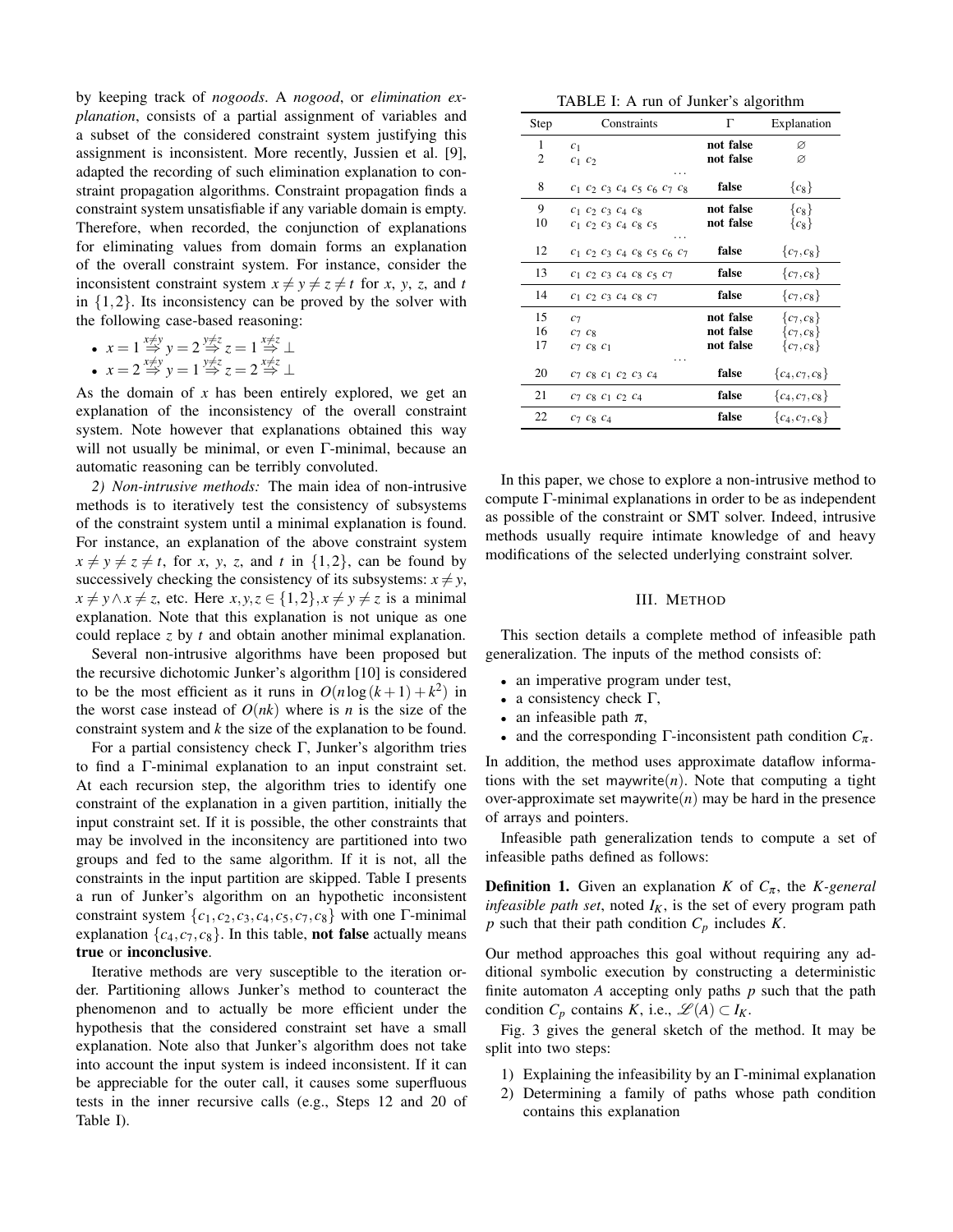function generalize $(\pi, C_{\pi})$ 

<span id="page-4-1"></span>1 *K* ← explain( $Cπ, ∅$ );

<span id="page-4-3"></span> $2 \, N \leftarrow \mathsf{onpath}_{\pi}(K);$ 

<span id="page-4-4"></span> $3$  *D* ← pathdependencies $(\pi)$ ;

4 **return** extendpath $(\pi, N, D)$ ;

<span id="page-4-0"></span>Fig. 3: Method algorithm

Input: *C*,*A* two constraint sets such as *C*∪*A* is Γ-inconsistent

**Output:** a minimal subset *X* of *C* such that  $X \cup A$  is Γ-inconsistent

function  $\exp(\text{sin}(C = \{c_1, \ldots, c_n\}, A))$  $i \leftarrow 0$ ;  $b \leftarrow true$ ; while  $b \wedge i < n-1$  do  $i \leftarrow i+1$ ;  $\vert b \leftarrow \Gamma(A \cup \{c_1, \ldots, c_i\}) \neq \textbf{false};$ **if**  $\neg b \land i = n - 1$  **then**  $$  $X \leftarrow \{c_i\};$  $m \leftarrow |(i-1)/2| + 1;$ *U* ←  $\{c_1, \ldots, c_{m-1}\}; V$  ←  $\{c_m, \ldots, c_{i-1}\};$ if  $V \neq \emptyset \wedge \Gamma(A \cup U \cup X) \neq$  false then  $\vert$  *X* ← *X* ∪explain(*V*, *A* ∪ *U* ∪ *X*); if  $U \neq \emptyset \wedge \Gamma(A \cup X) \neq$  false then  $|$  *X* ← *X* ∪explain(*U*, *A* ∪ *X*); return *X*;

<span id="page-4-2"></span>Fig. 4: Dichotomic extraction of explanation

#### *A. Explaining the infeasibility*

The first phase consists in the line [1](#page-4-1) of Fig. [3.](#page-4-0) The idea is that the smaller the explanation the more the chances are to find infeasible paths with the same constraints.

We propose here to use a variation of the dichotomic method of Junker  $[10]$  to find a Γ-minimal explanation. Fig. [4](#page-4-2) gives the pseudocode of the function explain $(C, A)$ . This function takes two constraint sets, *C* and *A*, as inputs, such that  $C \cup A$  is Γ-inconsistent. This function computes a minimal subset *X* of *C* such that  $X \cup A$  is  $\Gamma$ -inconsistent. That is why explain( $C_{\pi}$ , $\varnothing$ ) returns a Γ-minimal explanation of the Γ-inconsistent constraint system *C*<sup>π</sup> .

At each step, the method determines an additional constraint of the explanation. It checks iteratively the Γ-consistency of the union of the already detected constraints *A* and a growing subset  $C'$  of  $C$ . Consequently, when the consistency check fails, the last added constraint is a constraint of the  $\Gamma$ -minimal explanation of *C*∪*A*. Then, the remaining constraints of *C* are discarded and the constraints added to  $C'$  except the last one, are split in two groups *U* and *V*. Finally, the method calls itself recursively on the two groups. The returned subset contains the last added constraint and the return values of the recursive calls.

Unlike Junker's, this algorithm also uses the fact  $C \cup A$  is

indeed inconsistent to skip redondant consistency checks.

In the example of Fig. [1,](#page-2-0) given a consistency check Γ, two Γ-minimal explanations can be found: (2 < *x*∧*x* < 2 and 3 <  $x \wedge x$  < 2). By considering the constraints in the order they are computed along the initial path, the method selects the former Γ-minimal explanation: 2 < *x*∧*x* < 2.

#### *B. Determining the family*

As each constraint comes from a given program statement, it is quite natural to translate the explanation expressed in terms of constraints to an expression in terms of statements.

However, it is not enough to characterize infeasible paths. Indeed, there may exist feasible paths that pass through all the statements corresponding to some explanation's constraints. Indeed, in two different paths the same instruction can be interpreted into two different ways. In the example of Fig. [1,](#page-2-0) the computed explanation  $2 < x \land x < 2$  corresponds to the control points  $11_t$  and  $13_t$ . Although the path  $1.2.3_f.6.7_t.8.11_t.12$ .  $11_f$ .13<sub>t</sub> shared the same control points, it is not infeasible. For example,  $x = -3$  activates this path. Indeed, the first of these two control points is interpreted in another way  $(2 < -x)$ instead of  $2 < x$ ).

*Translating to instructions:* Function onpath $_{\pi}$ , used at line [2](#page-4-3) in Fig. [3,](#page-4-0) keeps track of the association between constraints and statements during the symbolic execution. This function computes the actual set *N* of path statements corresponding to the explanation *K*.

*Ensuring the explanation:* One way to ensure that the constraints in the explanation are actually posted "as is" is to ensure the read values at the selected statements originates from the same assignments as in the input paths. We introduce the following definition to keep track of this kind of dependencies.

**Definition 2.** On a program path  $\pi$ , a *path flow dependency*  $\pi_i \stackrel{\nu}{\rightarrow} \pi_j$  occurs between two statements  $\pi_i$  and  $\pi_j$  for the variable *v* if:

- $i > j$ ,
- $\pi$ *i* reads *v*,
- $\pi_j$  writes  $v$ ,
- and there is no statement  $\pi_k$  for  $i > k > j$  such that  $\pi_k$ writes *v*; in other words, the subpath  $(\pi_{i+1},...,\pi_{i-1})$  is a def-clear path for variable *v*.

This definition is special in two ways: first, the dependency is considered on a single path (that may be infeasible) and second, it is defined in the reverse order of the execution. This will simplify the presentation of the generalization algorithm. As the set of variables read or written at a given statement cannot be known exactly in the presence of indirection (arrays, pointers), the algorithm of Fig. [3](#page-4-0) at line [3](#page-4-4) only computes an (over-)approximation of the path flow dependencies  $D$  on  $\pi$ .

In the example of Fig. [1,](#page-2-0) the path statements  $11<sub>1</sub>$  and 13 can be identified as the origin of the selected explanation. Fig. [5](#page-5-0) gives a graphical representation of the path flow dependencies related to these statements.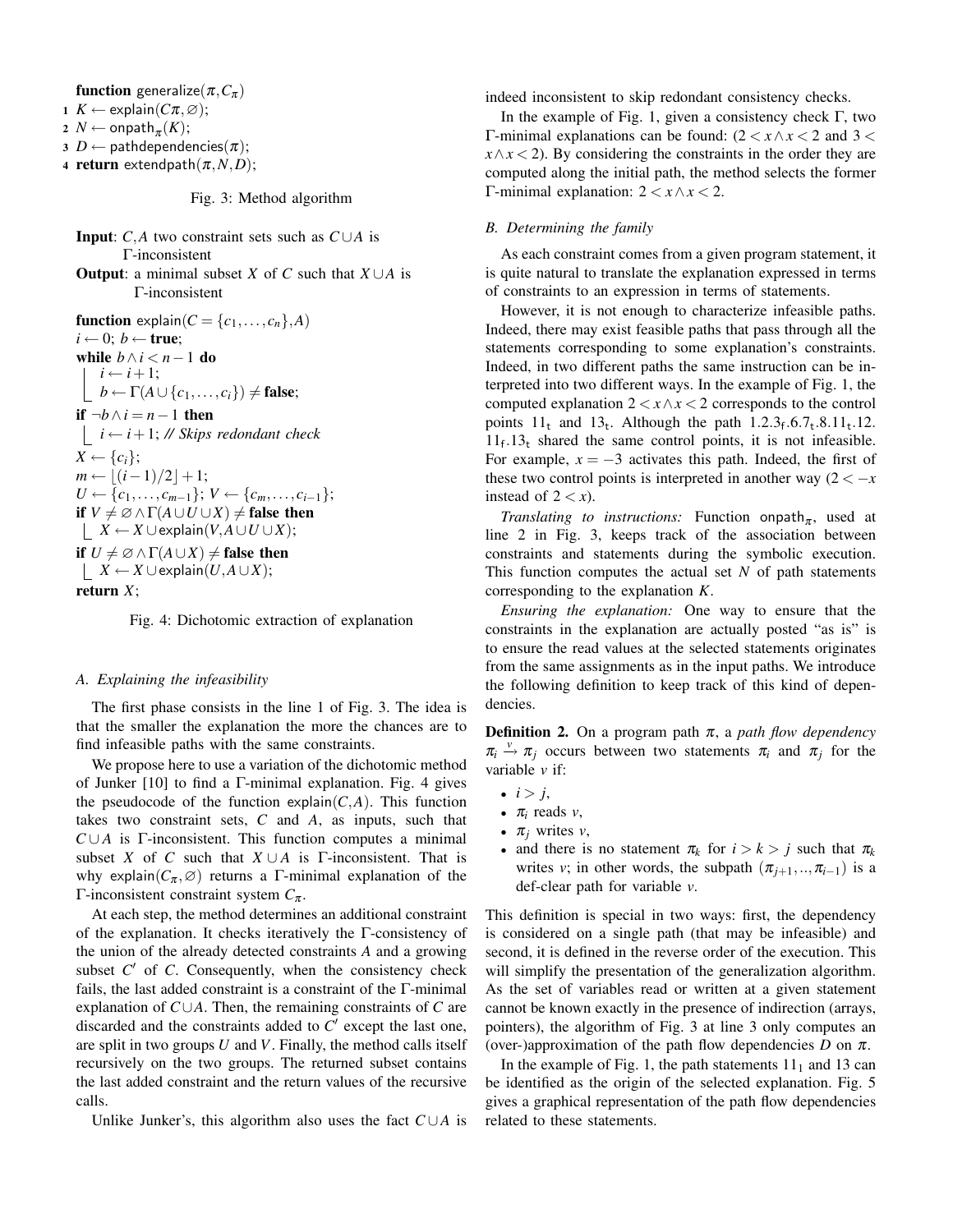

<span id="page-5-0"></span>Fig. 5: Path flow dependencies linked to the path statements  $11_1$  and 13

*Extending the possibilities around the path:* After translating the explanation to a set *N* of path statements and finding the path flow dependencies, the method finds a (possibly infinite) family of paths containing *N* and enforcing the same path flow dependencies that the ones observed in the original infeasible path. The following definition helps clarifying this notion.

**Definition 3.** Given *S* the subset of path flow dependencies linked to *N*, a (*K*,*D*)*-general infeasible path* is a program path that contains every program statements of *N* and *S* in the same order than  $\pi$  and such that every subpath between these statements is def-clear w.r.t. the path flow dependencies in *S*.

This definition enforces that the statements *N* are actually interpreted exactly as they were in  $\pi$ . Consequently,  $(K,D)$ -general infeasible paths are guaranteed to include the explanation  $K$  in their path condition and to be infeasible.

Fig. [6](#page-5-1) gives an algorithm to construct an automaton accepting  $(K,D)$ -general infeasible paths. This algorithm starts from the infeasible path  $\pi$  and adds all the possible variations that cannot affect the set of path statements *N* corresponding to the explanation. This algorithm uses the path dependencies *D* to identify these variations.

It maintains the last seen indispensable elements  $k$ , a set *L* of active path flow dependencies, i.e., a pair of a variable and an index in the path prefix, and  $\delta$  a set of transitions. A path statement is indispensable if it belongs to *N* or is directly or indirectly linked to a path statement of *N* in the path dependency graph *D*. The active path dependencies *L* allow the algorithm to efficiently identify indispensable statements and variables whose values are important to the explanation.

Initially, *k* indicates the last element of the path prefix contained in *N*, *L* gives the path dependencies of this element and  $\delta$  contains one transition from  $\pi_k$  to the final state  $\omega$ .

Then, it considers each element of the path prefix from the next to last:

- First, adds a transition to  $\delta$  corresponding to the transition observed on the path from the previous element to this element.
- Then, if the element is indispensable (that is, in *N* or in *L* for any variable), keeps it and update *k* and *L* accordingly. Otherwise, adds transitions corresponding to the alternative definition-clear paths between this node and the node at *k* w.r.t. the variables *L*, by calling extension.
- **Input:**  $\pi$  an infeasible path,  $N$  the projection of the unsatisfiable core on  $\pi$  and *D* the path dependencies observed on  $\pi$
- **Output:** an infeasible path automaton  $\langle \delta, i, f \rangle$  where  $\delta$  is the transition set,  $i$  the initial state and  $f$  the unique accepting state

function extendpath $(\pi, N, D)$ 

$$
m \leftarrow \max\{i|\pi_i \in N\};
$$
\n
$$
\delta \leftarrow \{\pi_m \xrightarrow{\text{decision}(\pi_m)} \omega\};
$$
\n
$$
L \leftarrow \{(x, j) | (\pi_m \xrightarrow{x} \pi_j) \in D\};
$$
\n
$$
k \leftarrow m;
$$
\n
$$
\text{for } i = m - 1 \text{ a } 1 \text{ do}
$$
\n
$$
d \leftarrow \text{decision}(\pi_i);
$$
\n
$$
\delta \leftarrow \delta \cup \{\pi_i \xrightarrow{d} \pi_{i+1}\};
$$
\n
$$
\text{if } \pi_i \in N \lor \exists x, (x, \pi_i) \in L \text{ then}
$$
\n
$$
L \leftarrow \{(x, j) \in L | j < i\} \cup \{(x, j) | (\pi_i \xrightarrow{x} \pi_j) \in D\};
$$
\n
$$
k \leftarrow i;
$$
\n
$$
\text{else if } d \neq \varepsilon \text{ then}
$$
\n
$$
\text{let } n \text{ be the statement such that } \text{node}(\pi_i) \xrightarrow{\neg d} n \in \text{Program},
$$
\n
$$
A \leftarrow \text{extension}(n, \text{node}(\pi_k), \{x | \exists j, (x, j) \in L\});
$$
\n
$$
\text{if } \mathcal{L}(A) \neq \varnothing \text{ then}
$$
\n
$$
\langle \delta', s, d \rangle \leftarrow \text{safeRemaining}(A);
$$
\n
$$
\delta \leftarrow \delta \cup \delta' \cup \{\pi_i \xrightarrow{\neg d} s, d \rightarrow \pi_k\};
$$

return  $\langle \delta, \pi_1, \omega \rangle$ ;

<span id="page-5-1"></span>

Input: *s* and *d* two program statements and *V* a set of variables Output: an automaton accepting only def-clear paths from *s* to *d*

w.r.t. the variables *V* function extension( $s, d, V$ )

/\* Considering the program as a transition set,  $\langle$ **Program**,*s*,*d* $\rangle$  *is* 

*an automaton accepting all program paths from s to d \*/*  $\delta \leftarrow$  Program; */\* Removes statements writing any variable of V \*/*

foreach statement *n* do **if** maywrite(*n*)∩*V*  $\neq$  ∅ then

$$
\begin{aligned}\n\mathbf{a} \quad \text{may write}(n) \quad & \forall \neq \infty \text{ then} \\
\mathbf{\delta} \leftarrow \delta \setminus \{a \xrightarrow{d} b \in \delta | a = n \lor b = n\};\n\end{aligned}
$$

*/\* Keeps only accessible and coaccessible states and transitions \*/* **return** trim( $\langle \delta, s, d \rangle$ )

#### <span id="page-5-2"></span>Fig. 7: extension algorithm

As the state names used in the automata returned by extension might collide with names already used, this algorithm uses a function safeRenaming to rename the states of the returned automata.

*Computing the extensions:* Function extension $(s, d, V)$  computes an automaton recognizing a safe under-approximation of the paths between the source *s* and the destination *d* that do not modify any variable of the variable set *V* (i.e., def-clear paths). Fig. [7](#page-5-2) gives a simple algorithm for extension( $s, d, V$ ). First, it considers the program as an automaton from *s* to *d* and removes all statements which may write *V* from this automaton. Second, it trims the automaton for efficency, keeping only useful states (e.g., accessible and coaccessible).

Fig. [8](#page-6-1) shows the automaton generated for the infeasible path of Fig. [1.](#page-2-0) As shown on Fig. [8](#page-6-1) in dotted stroke, the path has been extended from  $11<sub>3</sub>$  to 13, adding any number of loop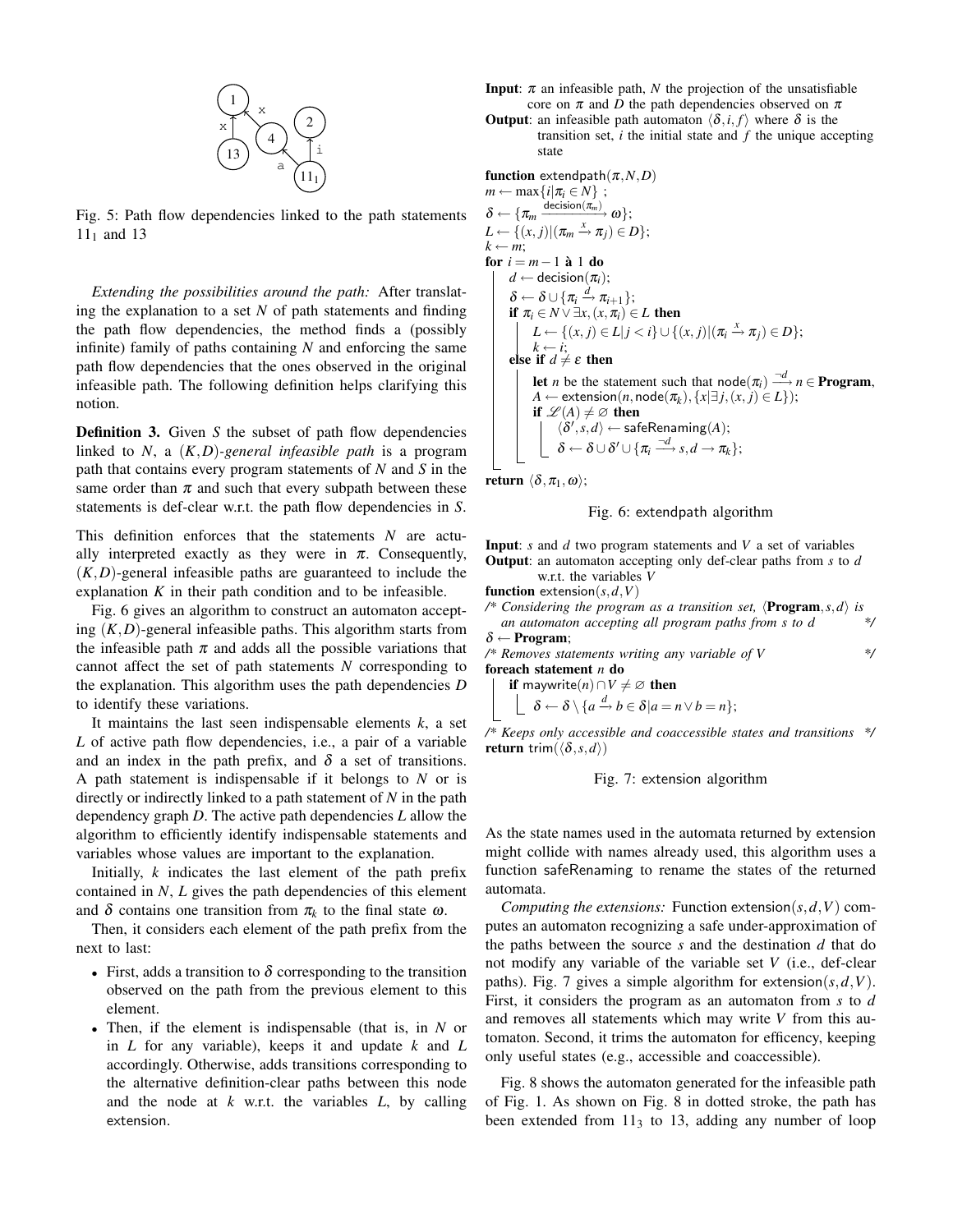

<span id="page-6-1"></span>Fig. 8: A generated automaton

iterations, from  $11<sub>2</sub>$  to 13, allowing a possible shortcuts and from 7 to  $11<sub>1</sub>$ , adding the other branch of the conditional construct. The earlier introduced automaton of Fig. [2](#page-2-1) can easily be obtained by minimizing the automaton of Fig. [8.](#page-6-1)

The recognized infeasible path families can also be written as a regular expression. For instance, the automaton of Fig. [2](#page-2-1) can be translated to the following regular expression:

 $1.2.3_t.4.\left(7_t.8|7_f.10\right).11_t.12.\left(11_t.12\right)^\star.11_f.13_t.$ 

#### *C. Correctness and completness*

This infeasible path generalization method is correct, that is, it finds only infeasible paths. Indeed, one can prove the following theorem:

Theorem (Correctness). *For any path infeasible* π *(according to* Γ), the method generalize $(\pi, C_{\pi})$  *returns an automaton accepting only infeasible paths.*

*Sketch of proof:* After proving explain( $C, \emptyset$ ) computes an explanation of  $C$  (see [\[10\]](#page-10-10)), it is equivalent to say that extendpath $(\pi, N, D)$  returns an automaton accepting only *K*-general infeasible paths. First, extension $(s, d, V)$  computes an automaton accepting only def-clear paths for all *s*, *d* and *V*, because the algorithm explicity removes statements that may modify any variable of *V*. Then, we can show extendpath $(\pi, N, D)$  returns an automaton accepting only  $(K,D)$ -general infeasible path. Finally, it remains to formally prove (*K*,*D*)-general infeasible path are indeed *K*-general infeasible.

However, the method presented here is not complete. Some infeasible paths may be not generalized from  $\pi$ , for at least the following reasons:

- It considers only one Γ-minimal explanation.
- Other statements than *N* may results in the same constraints.
- Syntax-based dependencies are overprotective. For instance, on two distinct paths, the execution may compute differently the same value for a statement involved in the explanation *K*.

#### IV. EXPERIMENTAL EVALUATION

#### <span id="page-6-0"></span>*A. Implementation*

We implemented our method in a prototype tool called IPEG. The tool can be parameterized by any constraint or SMT solving procedure and we evaluated three distincts constraint solvers:

- IC, a constraint library provided by the ECLiPSe Prolog environment. IC implements constraint propagation and labelling over finite domains for solving integer constraint systems. This library is used in the tool TestGen [\[11\]](#page-10-11) which generates test data for ADA programs using symbolic execution.
- Colibri, a home-made constraint solver developped at the CEA which is tuned to address dynamic symbolic execution requests from at least three test data generation tools: PathCrawler [\[2\]](#page-10-1), OSMOSE [\[12\]](#page-10-12) and GATEL [\[13\]](#page-10-13).
- **Z3**, the SMT solver developped at Microsoft Research [\[8\]](#page-10-7) and used in the Pex automatic test data generator for .NET [\[4\]](#page-10-3).

As these solvers implement three distincts constraint solving procedures, the notion of *consistency check* used to compute explanation slightly differs:

- For IC, the test is based on interval-based consistency checking meaning that constraint propagation just considers the bounds of variation domains to establish partial consistency.
- For **Colibri**, the test is also based on interval-based consistency checking apart the fact that the solver maintains an internal structure of bounded unions of intervals. In addition, the solver implements two add-ons dedicated to consistency checking based on a closure test for distance constraints and consistent congruential properties.
- For **Z3**, the test is based on a combination of techniques from SAT-solving, closure algorithms for binary constraints, simplex-based consistency check and so on.

Our prototype IPEG handles a meaningful subset of the C language, including integers, arrays, structures, control statements (conditionals, loops, switch, continue, break and goto) and most C operators, but it has also some restrictions as it currently does not support function calls, pointer variables, floating-point computations, bit-wise operators and integer overflows.

#### *B. Benchmarks*

To evaluate our method, we applied it on about two thousand paths from eight small-sized C programs extracted from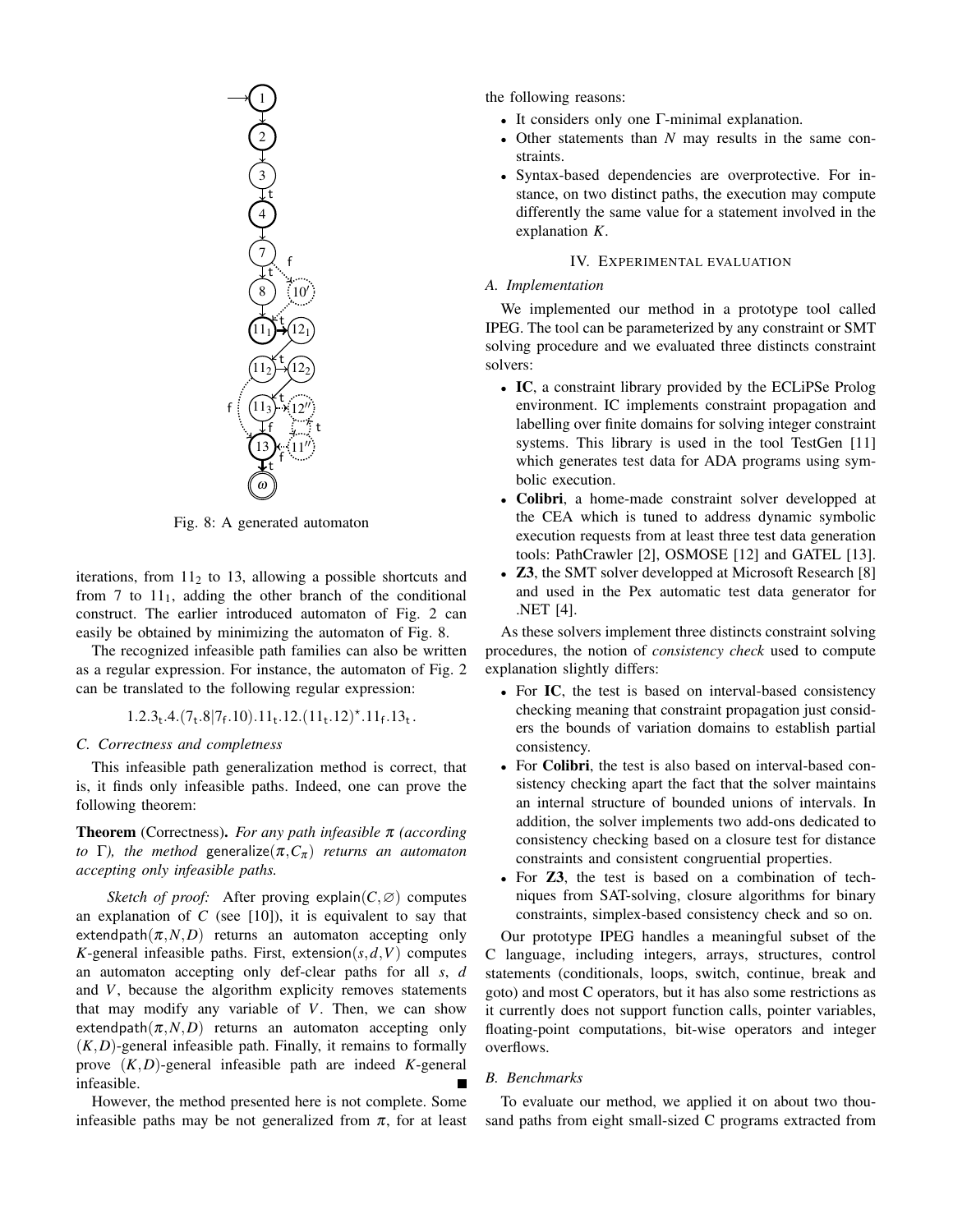classical software testing benchmarks. The function erfill takes an array and two integers as inputs and implements two related operations. First all occurences of the first integer input in the array is removed and second the free space is filled with the second integer. The program tcas is a small set of C functions that are part of the Traffic Alert and Collision Avoidance System embedded on commercial aircrafts. This program can be found in the Software-Artifact Infrastructure Repository [\[14\]](#page-10-14). The function merge takes two arrays of 5 integers as inputs and puts them in a third array of 10 integers. If both input arrays are sorted, the resulting array should be sorted as well. The function selection sorts an array of 5 integers using a classical selection algorithm. The function  $\text{tritype}$  gives the type of a triangle given the length of each side. The function gcd computes the greater common divisor of two integers. Finally, functions  $f1$  and  $f2$  are homemade examples based on an iterative factorial algorithm. The source code of some of these functions is given in appendix. Also, the maywrite sets were manually provided for each function.

*Input infeasible paths:* Our goal is to apply our method to every infeasible path that an exhaustive test input generation tool based on dynamic symbolic execution would stumble upon. We used a dedicated module of IPEG to incrementally search the program's execution tree for infeasible paths using the selected constraint solver. As these solvers implement partial consistency checks, the detected infeasible paths may vary from one solver to another. Because the execution tree may be infinite, and like most path-oriented test input generator, a generic limit is put on the number of instructions of the considered paths. For this experiment, the limit was 50 instructions, that is, no infeasible path containing more than 50 instructions was considered.

*Comparison method:* We compared our generalization method with an approach which would have proved the infeasibility of each path of the automaton. Let us call this method: *the exhaustive method*. To be fair, we used the same constraint solver in both cases. Also, as most dynamic symbolic execution tools (e.g., PathCrawler) adopt an incremental path verification, this exhaustive method also verifies path infeasibility incrementally. Consequently, if multiple paths of the automaton can be proved infeasible by a single path prefix, only the time needed to prove the infeasibibility of the prefix will be counted and that only once.

The experimental protocol was as follows. First, we seeded IPEG with the input infeasible paths. For each of them, an automaton is built that recognizes generalized infeasible paths. The time  $T_{gen}$  needed to generate the automaton was recorded. Second, for each automaton, we used the exhaustive method to prove the infeasibility of all paths recognized by the automaton that contains 50 instructions or less. In each case, the total time *T*exh needed to prove their inconsistency was recorded. Although our automaton may accept infeasible paths of more than 50 instructions and in some case of any length, we chose to put this limit to stay fair with other methods and to be consistent with the considered input paths.

<span id="page-7-0"></span>

| TABLE II: Path results on the example programs |  |  |  |  |  |  |
|------------------------------------------------|--|--|--|--|--|--|
|------------------------------------------------|--|--|--|--|--|--|

| Program   | <b>Solver</b>  | Input paths | <b>Generalized paths</b> |                |
|-----------|----------------|-------------|--------------------------|----------------|
|           |                |             | Average                  | Maximum        |
| erfill    | Colibri        | 211         | 15                       | 148            |
|           | IC             | 211         | 15                       | 148            |
|           | Z <sub>3</sub> | 211         | 15                       | 148            |
| f1        | Colibri        | 440         | 61                       | 240            |
|           | IC             | 440         | 61                       | 240            |
|           | Z3             | 440         | 61                       | 240            |
| £2        | Colibri        | 58          | 16                       | 30             |
|           | IC             | 58          | 16                       | 30             |
|           | Z3             | 58          | 16                       | 30             |
| gcd       | Colibri        | 4           | 2                        | $\mathfrak{2}$ |
|           | IC             | 4           | $\overline{2}$           | $\overline{c}$ |
|           | Z3             | 4           | $\overline{2}$           | $\overline{2}$ |
| merge     | Colibri        | 504         | 43                       | 121            |
|           | IC             | 504         | 43                       | 121            |
|           | Z3             | 504         | 43                       | 121            |
| selection | Colibri        | 460         | 157                      | 385            |
|           | IC             |             |                          |                |
|           | Z3             | 460         | 157                      | 385            |
| tcas      | Colibri        | 692         | 230                      | 550            |
|           | IC             |             |                          |                |
|           | Z3             | 532         | 168                      | 446            |
| tritype   | Colibri        | 15          | 2                        | 5              |
|           | IC             | 22          | $\overline{c}$           | 3              |
|           | Z3             | 15          | $\overline{2}$           | 5              |

All the computations were performed on a Linux machine equipped with an Intel Core 2 Duo P9600 processor at 2.53GHz and 2Go RAM. We used Z3 2.0, IC as provided with ECLiPSe 5.10, and the latest version of Colibri as of October 1st, 2009.

*Results:* Table [II](#page-7-0) presents the results of our comparison in terms of number of paths explored during the experiment. For each program, the table reports the number of input infeasible paths seeded and the number of paths which have been generalized, i.e., paths from an automaton, in terms of average and maximum over the overall set of input paths.

Table [III](#page-8-1) reports the results of our comparison in terms of CPU time and memory usage. The first two columns report the average CPU time required by IPEG to generalize infeasible paths for each automaton and the maximum time. The next two columns report average and maximum time to prove with the exhaustive method that each path is actually infeasible. Hence, by relating the two average values, we get in the third column the speedup our generalization method offers  $(1)$  is good). The four last columns of the table perform the same comparison in terms of memory usage.

Note that solver IC was incapable to prove the infeasibility of most paths in selection and tcas as the path conditions they contain lead the solver in a too long computation (they were allocated 5 seconds per path).

At first glance, Table [II](#page-7-0) shows the method did generalize input paths to substantial families of infeasible paths, except for some programs (gcd and tritype). Table [III](#page-8-1) gives the speedup that our generalization approach can reach in average.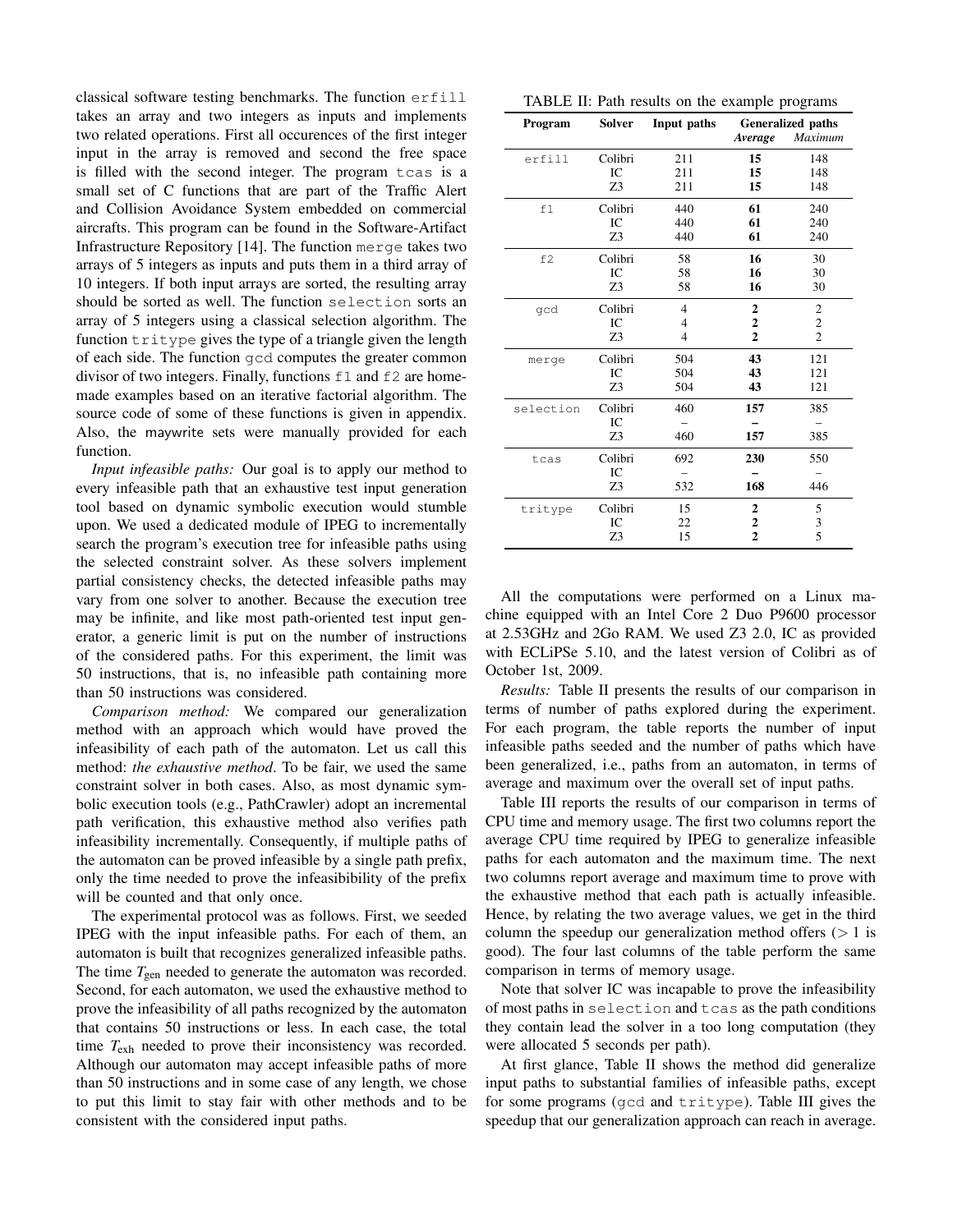| Program   | <b>Solver</b>  |                | Gen. time (ms)           | Exh. time (ms) |                |       |      |      |      | Speedup | Gen. MU (Kb) |  | Exh. MU $(Kb)$ |  |
|-----------|----------------|----------------|--------------------------|----------------|----------------|-------|------|------|------|---------|--------------|--|----------------|--|
|           |                | Avg.           | Max.                     | Avg.           | Max.           |       | Avg. | Max. | Avg. | Max.    |              |  |                |  |
| erfill    | Colibri        | $\overline{2}$ | $\overline{7}$           | 37             | 399            | 14.8  | 197  | 550  | 108  | 142     |              |  |                |  |
|           | IC             | 2              | 7                        | 35             | 374            | 15.0  | 232  | 610  | 131  | 173     |              |  |                |  |
|           | Z3             | 8              | 18                       | 48             | 524            | 6.0   | 564  | 942  | 431  | 473     |              |  |                |  |
| f1        | Colibri        | 3              | $\overline{7}$           | 229            | 844            | 77.1  | 199  | 586  | 92   | 114     |              |  |                |  |
|           | IC             | 3              | 7                        | 224            | 851            | 80.8  | 229  | 645  | 112  | 138     |              |  |                |  |
|           | Z <sub>3</sub> | 19             | 66                       | 189            | 840            | 9.8   | 531  | 964  | 409  | 436     |              |  |                |  |
| f2        | Colibri        | $\overline{2}$ | 3                        | 32             | 61             | 17.2  | 145  | 235  | 115  | 115     |              |  |                |  |
|           | IC             | $\overline{c}$ | 7                        | 29             | 58             | 17.0  | 168  | 273  | 139  | 139     |              |  |                |  |
|           | Z3             | 9              | 13                       | 38             | 70             | 4.4   | 465  | 571  | 439  | 440     |              |  |                |  |
| qcd       | Colibri        | $\mathbf{0}$   | $\mathbf{0}$             | $\mathbf{0}$   | $\mathbf{1}$   | 0.7   | 33   | 37   | 18   | 19      |              |  |                |  |
|           | IC             | $\Omega$       | $\boldsymbol{0}$         | $\mathfrak{2}$ | $\overline{c}$ | 0.2   | 38   | 43   | 21   | 22      |              |  |                |  |
|           | Z3             | 8              | 9                        | 5              | 8              | 0.6   | 336  | 340  | 313  | 315     |              |  |                |  |
| merge     | Colibri        | 5              | 10                       | 163            | 523            | 31.9  | 402  | 703  | 135  | 142     |              |  |                |  |
|           | IC             | 5              | 10                       | 171            | 510            | 37.5  | 449  | 770  | 165  | 173     |              |  |                |  |
|           | Z <sub>3</sub> | 9              | 21                       | 175            | 516            | 18.8  | 774  | 1095 | 463  | 472     |              |  |                |  |
| selection | Colibri        | $\overline{4}$ | $\overline{7}$           | 520            | 1406           | 141.7 | 483  | 893  | 108  | 133     |              |  |                |  |
|           | IC             |                |                          |                |                |       |      |      |      |         |              |  |                |  |
|           | Z <sub>3</sub> | 11             | 66                       | 459            | 1256           | 43.6  | 840  | 1278 | 429  | 467     |              |  |                |  |
| tcas      | Colibri        | 16             | 23                       | 1159           | 2687           | 74.3  | 1478 | 2308 | 82   | 93      |              |  |                |  |
|           | IC             |                | $\overline{\phantom{m}}$ |                |                |       |      |      |      |         |              |  |                |  |
|           | Z3             | 46             | 303                      | 763            | 2035           | 16.6  | 1808 | 2654 | 423  | 447     |              |  |                |  |
| tritype   | Colibri        | 1              | 3                        | $\mathbf{1}$   | $\overline{4}$ | 1.3   | 50   | 213  | 26   | 37      |              |  |                |  |
|           | IC             | 1              | 3                        | 2              | 5              | 2.2   | 48   | 82   | 31   | 41      |              |  |                |  |
|           | Z3             | 6              | 34                       | $\overline{4}$ | 8              | 0.7   | 359  | 541  | 324  | 344     |              |  |                |  |

<span id="page-8-1"></span>TABLE III: Time and memory results on the example programs

In most cases, the generalization is interesting, except for the few cases where the speedup slips below 1. Table [III](#page-8-1) also shows the generalization uses more memory than the exhaustive approach but its memory need stays reasonable. As these results show the method is not always profitable, one important question is how do we determine when to use the method. The three following points face this problem from different angles.

First, we wanted to analyze the influence of the solver on the method. As shown in Table [II,](#page-7-0) there is few differences between the input feasible paths for each solver. For instance, Z3 was able to detect shorter infeasible paths than the propagation of Colibri on tcas. Table [III](#page-8-1) shows the observed speedups are better with Colibri or IC. Note however this study does not intend to compare solvers between each others. This is mostly due to the fact that the consistency check of Z3 is stronger than the propagation of Colibri and IC. Another more marginal reason is the implementation, namely a looser binding with Z3.

Second, we were interested in the type of programs that could benefit from this method. Generalization was poor in two cases (gcd and tritype) as these programs have been so studied that they do not contain any superfluous dependency anymore. Hence, generalization is harder in these cases. The results are particularly good for merge, f1, f2, selection and tcas. Indeed, merge and selection have tightly dependent loops for which the generalization finds several infeasible combinations of iterations. On the contrary, for f1 and f2 it is due to the fact that the loop does not intervene in most infeasible paths. In tcas, which is mostly a sequence

of very related conditional statements, our method limits the combinatorial explosion of infeasible paths.

Third, we wanted to study the impact of the length of the input feasible path on the generalization. In fact, we remarked that the longer the input the more likely the method is advantageous. Fig. [9](#page-9-0) shows six diagrams giving the speedup in function of the length of the input path for the three solvers and two programs (merge and erfill). These diagrams show the generalization is better in terms of CPU time when longer paths are seeded to the method. However, these diagrams also highlight the strong dispersion of the speepdup.

Finally, we tried to extend the use of the previously generated automata beyond the limit of 50 instructions. Given the previously computed automata for three programs erfill, merge and tcas, the chart of Fig. [10](#page-9-1) gives for Colibri and Z3 the variation of the average speedup (first over the automata and then over the three programs) between the previous generalization (on input paths of less than 50 instructions) and the exhaustive method on all generalized paths of less than *s* instructions, in function of this bound *s*. This chart shows the generated automata are rarely useful to skip smaller paths, but can really be used for longer paths.

#### V. RELATED WORK

<span id="page-8-0"></span>Using unsatisfiable core to prune a search space is not a new idea in SAT solving. Under the generic terminology of *clause learning*, SAT solvers exploit unsatisfiable cores to speed up the unit propagation of the DPLL algorithm. For instance, Zhang and Malik in [\[15\]](#page-10-15) shown that an explanation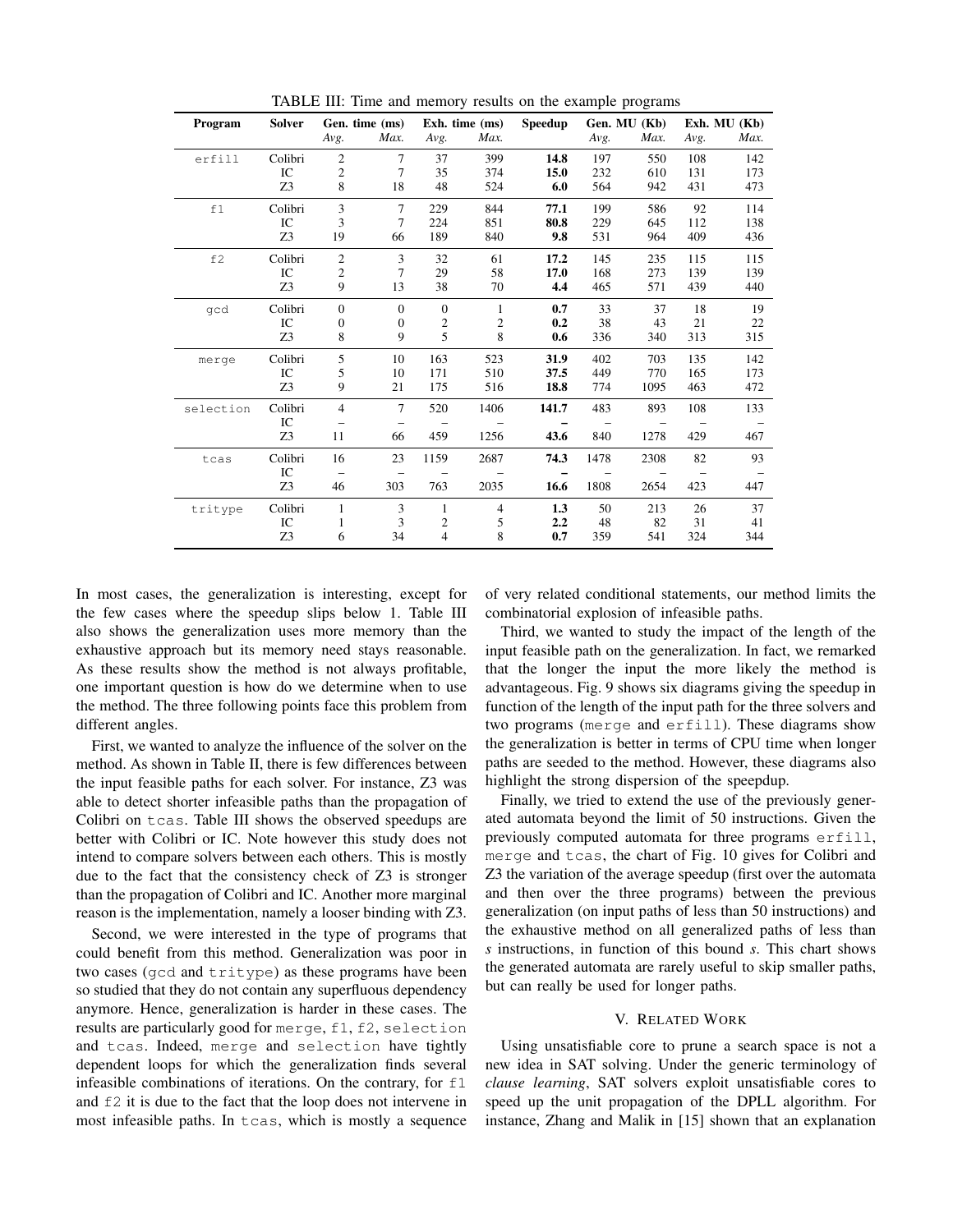

<span id="page-9-0"></span>Fig. 9: Speedup in computation time in function of the input infeasible path's length



<span id="page-9-1"></span>Fig. 10: Speedup in function of the generalized paths' maximum length

can be computed as a by-product of a DPLL-based procedure, where the unsatisfiable core consists of all the clauses used by the DPLL solver. Note just that, unlike our approach, *clause learning* can be considered as an intrusive method as it requires deep interactions with the SAT solver. In the context of the automatic test data generator Pex [\[4\]](#page-10-3), the SMT solver Z3 [\[8\]](#page-10-7) is used and apart from the work of Cimatti et al. [\[16\]](#page-10-16) who proposed using external SAT-based unsatisfiable cores, we are not aware of any work consisting in computing unsatisfiable core on dedicated decision procedures of SMT solvers.

The only work in software testing that tries to generalize

infeasible paths we are aware of, is the work of Ngo and Tan [\[17\]](#page-10-17). They propose to detect the infeasibility of a path by statically recognizing four known code patterns leading to infeasible paths. For instance, their method detects infeasible paths where two conditional statements have the same condition (e.g.  $\textbf{if}$  (  $x > y$  ) ...;  $\textbf{if}$  (  $x > y$ ) ...). As the pattern recognition are sound, all the detected paths are indeed infeasible. Given 5963 paths (2276 of which are infeasible) on six Java programs (from 6 to 220 KLOC), their method recognizes 82.3% of all infeasible paths. In [\[7\]](#page-10-5), Ngo and Tan extended their approach to empirical properties instead of patterns to automatically detect non-feasible paths. They implemented the approach in a tool called jTGEN that was used to generate test data for Java programs. Our approach distinguishes from these works on two main points. First, our method to generalize infeasible paths is based on a sound and minimal explanation detection as it computes Γ*-minimal explanation*. Hence, the explanation we compute is more general than the patterns of the work of Ngo and Tan. Second, unlike their approach which has no generalization part, our generalization algorithm is built on automata operations and approximate data flow computations. Experimental comparison between our approaches is not possible as our tool IPEG is dedicated to C programs, but we are confident in the capability of IPEG to detect more infeasible paths than jTGEN.